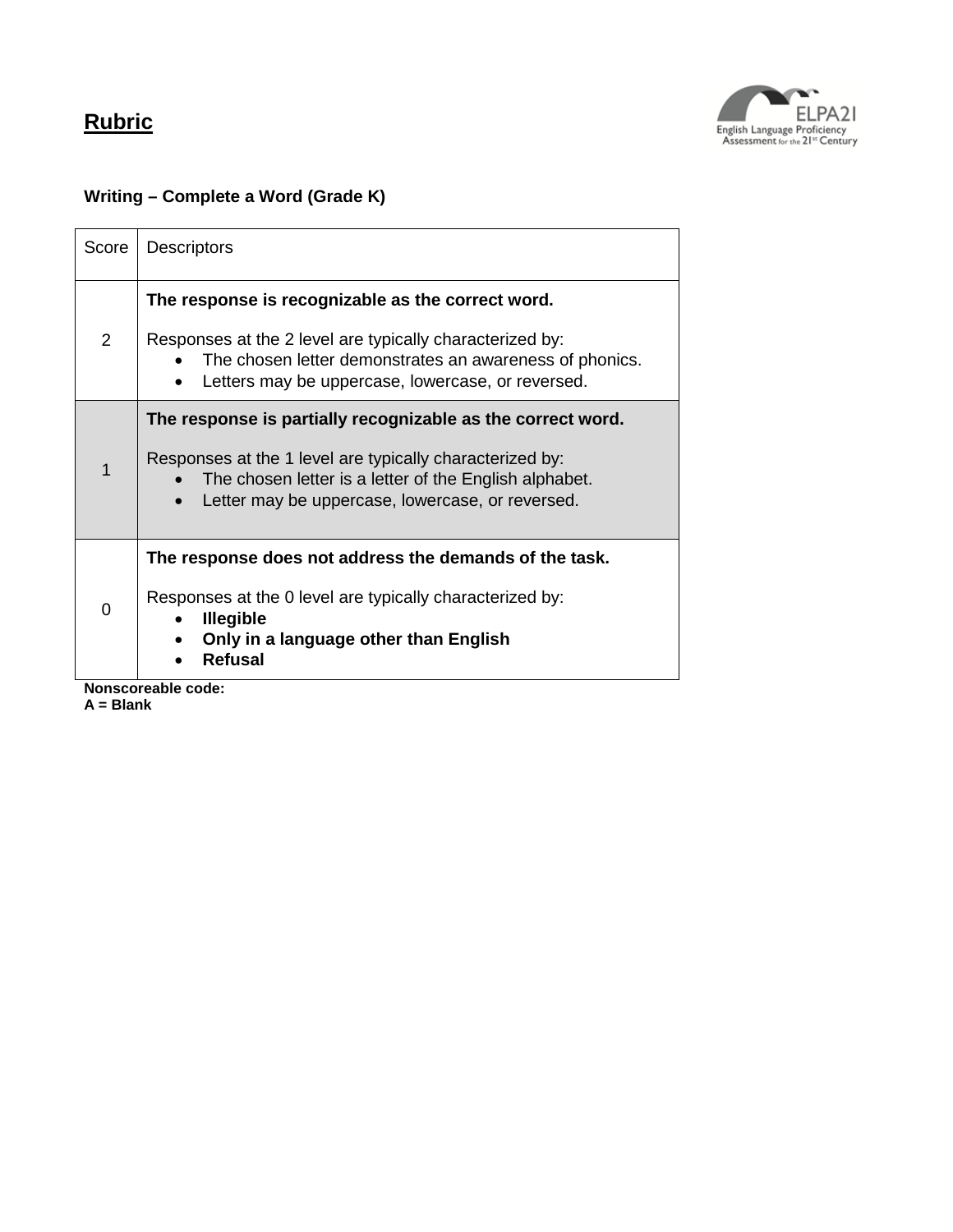

## **Writing – Copy a Word (Grade K)**

| Score                             | <b>Descriptors</b>                                                                                                                                                                                                      |
|-----------------------------------|-------------------------------------------------------------------------------------------------------------------------------------------------------------------------------------------------------------------------|
| $\overline{2}$                    | The response is recognizable as the correct word.<br>Responses at the 2 level are typically characterized by:<br>All letters are copied legibly and in the correct order.<br>No letters are reversed.                   |
| 1                                 | The response is partially recognizable as the correct word.<br>Responses at the 1 level are typically characterized by:<br>At least half of the letters in the response are copied legibly.<br>Letters may be reversed. |
| 0                                 | The response does not address the demands of the task.<br>Responses at the 0 level are typically characterized by:<br><b>Illegible</b><br>Only in a language other than English<br><b>Refusal</b>                       |
| Nonscoreable code:<br>$A = Blank$ |                                                                                                                                                                                                                         |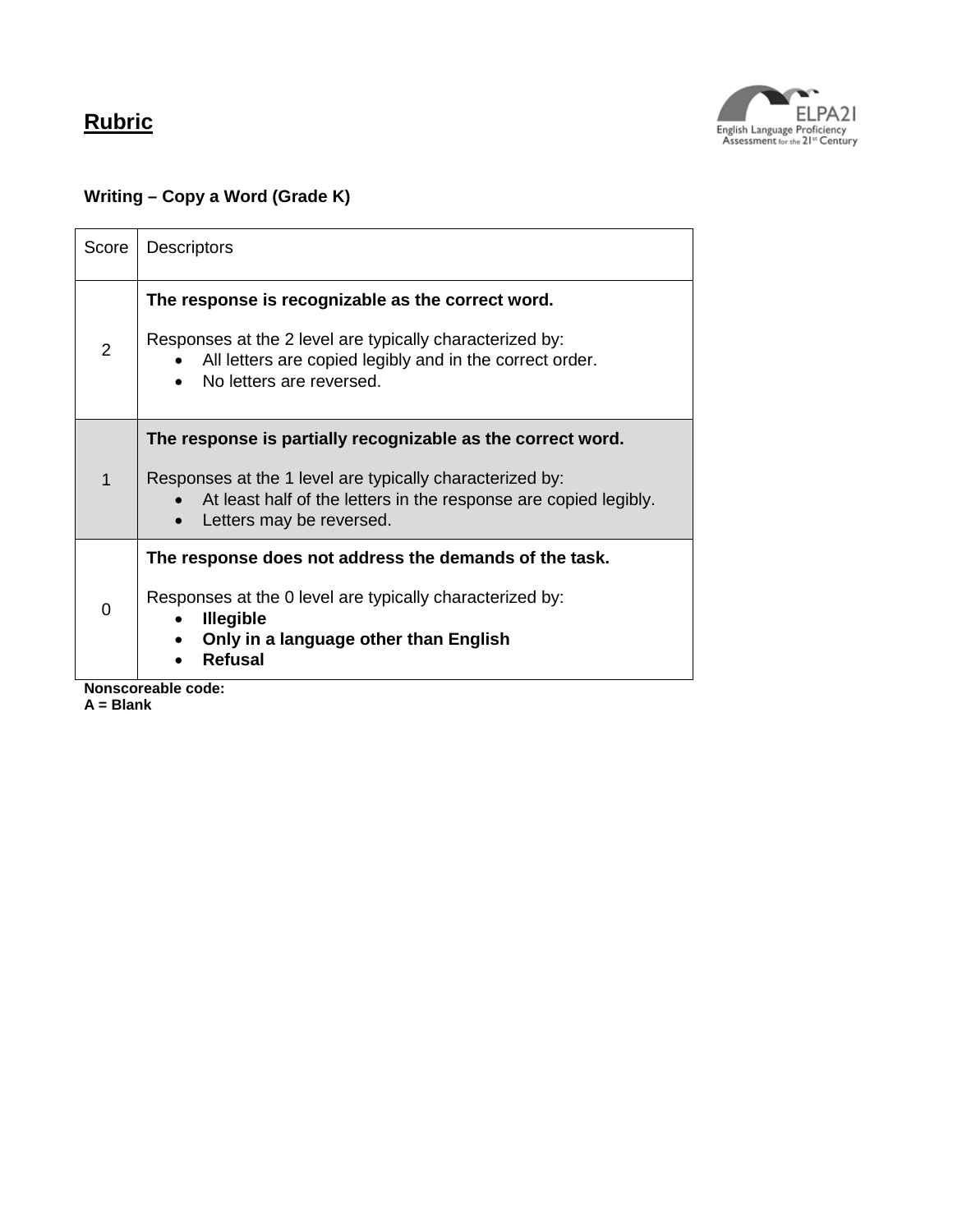

## **Writing – Opinion (Grade K)**

| Score | <b>Descriptors</b>                                                                                                                                                                                                                                                                                                                                                                                                                                            |
|-------|---------------------------------------------------------------------------------------------------------------------------------------------------------------------------------------------------------------------------------------------------------------------------------------------------------------------------------------------------------------------------------------------------------------------------------------------------------------|
| 3     | Responses at the 3 level are typically characterized by:<br>The grammar and word choice are largely accurate.<br>Words may be spelled phonetically, but when read aloud the meaning of the response<br>is clear.<br>The response indicates a choice and supports the opinion with rationale.                                                                                                                                                                  |
| 2     | Responses at the 2 level are typically characterized by:<br>Though the student's overall message may be understood, an error in grammar or word<br>choice may interfere with meaning in part of the response.<br>Words may be spelled phonetically. One word may be unrecognizable and interfere<br>with meaning in that part of the response.<br>The response indicates a choice and expresses an opinion that may be only broadly<br>related to the choice. |
|       | Responses at the 1 level are typically characterized by:<br>Errors in grammar and word choice obscure the overall meaning of the response.<br>The response contains at least one recognizable word spelled conventionally or<br>phonetically.<br>The response may be unconnected to the prompt. It may be unclear whether the<br>student has made a choice.                                                                                                   |
| 0     | The response does not address the communicative demands of the task.<br>Responses at the 0 level are typically characterized by:<br><b>Illegible</b><br>Only in a language other than English<br><b>Refusal</b><br>$\bullet$<br><b>Off Task/Topic</b><br>Incomprehensible<br>Nonscoreable code:                                                                                                                                                               |

**A = Blank**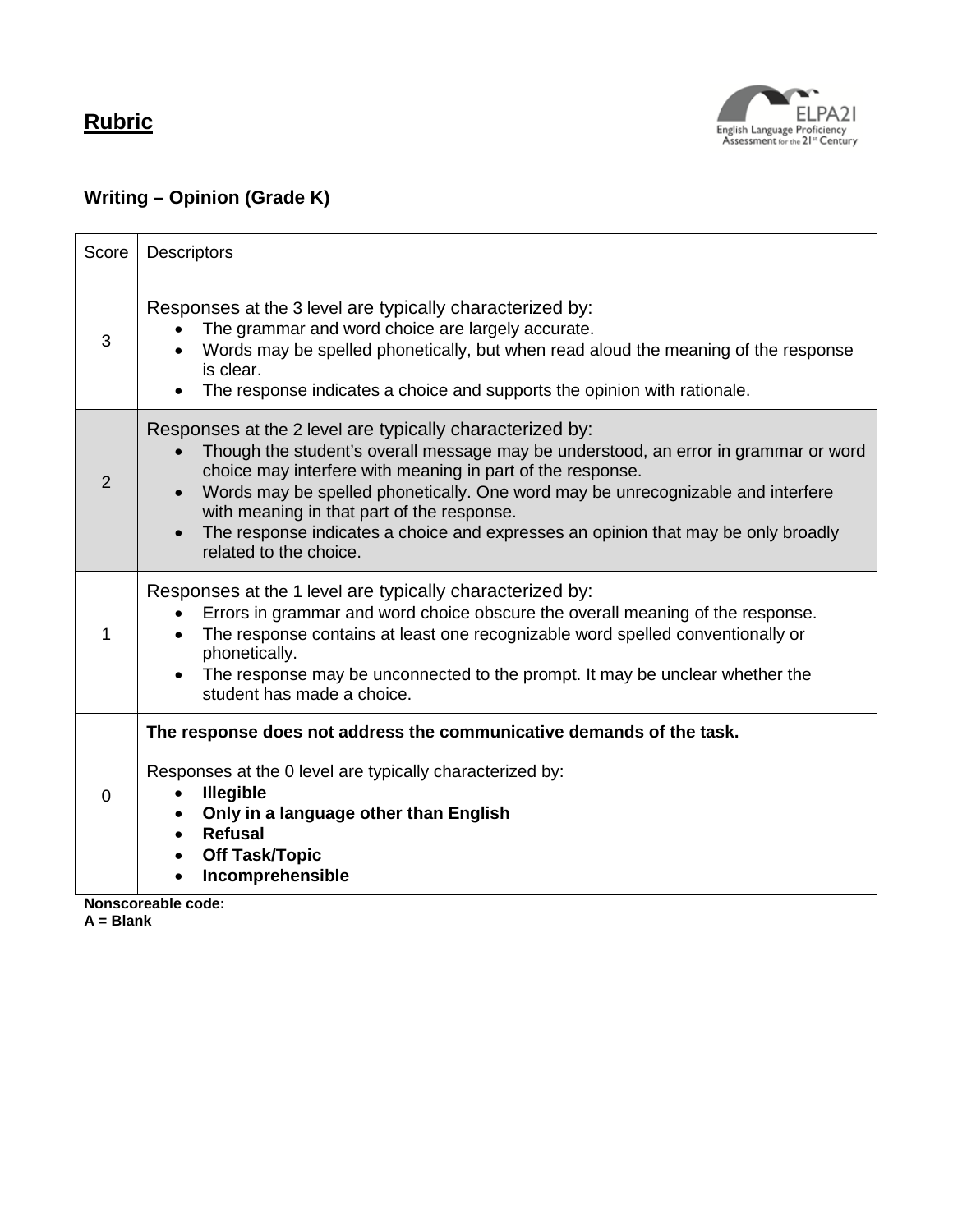

## **Writing – Write a Sentence (Grade K)**

| Score    | <b>Descriptors</b>                                                                                                                                                                                                                                                                                                                                                                                         |
|----------|------------------------------------------------------------------------------------------------------------------------------------------------------------------------------------------------------------------------------------------------------------------------------------------------------------------------------------------------------------------------------------------------------------|
| 3        | Responses at the 3 level are typically characterized by:<br>The grammar and word choice are largely accurate.<br>Words may be spelled phonetically, but when read aloud the meaning of the response<br>is clear.<br>The response is consistent with the picture.                                                                                                                                           |
| 2        | Responses at the 2 level are typically characterized by:<br>Though the student's overall message may be understood, an error in grammar or word<br>choice may interfere with meaning in part of the response.<br>Words may be spelled phonetically. One word may be unrecognizable and interfere<br>with meaning in that part of the response.<br>The response may be only broadly related to the picture. |
| 1        | Responses at the 1 level are typically characterized by:<br>Errors in grammar and word choice obscure the overall meaning of the response.<br>The response contains at least one recognizable word spelled conventionally or<br>phonetically.<br>The response consists of only a few isolated English words that may be related to the<br>prompt or stimulus.                                              |
| $\Omega$ | The response does not address the communicative demands of the task.<br>Responses at the 0 level are typically characterized by:<br><b>Illegible</b><br>Only in a language other than English<br><b>Refusal</b><br><b>Off Task/Topic</b><br>Incomprehensible<br>Nonecoroablo codo:                                                                                                                         |

**Nonscoreable code: A = Blank**